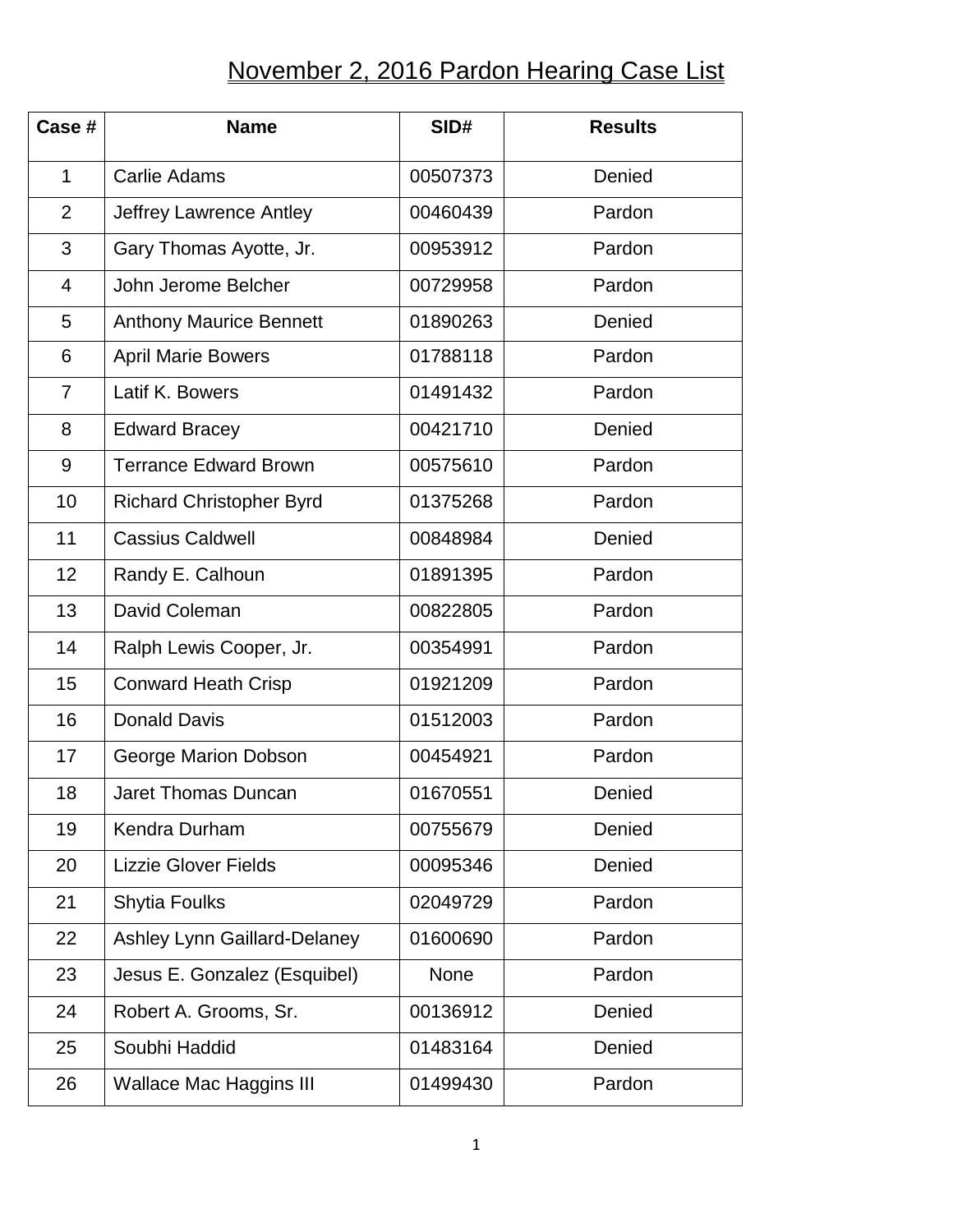## November 2, 2016 Pardon Hearing Case List

| 27 | Kristie Page Hurst Harris                                  | 00969794 | Denied |
|----|------------------------------------------------------------|----------|--------|
| 28 | Carroll L. Hartley                                         | 00903234 | Pardon |
| 29 | Chana Jamison                                              | 01232482 | Pardon |
| 30 | <b>Scott Key</b>                                           | 01514537 | Pardon |
| 31 | Nikki Kinney                                               | 01415050 | Pardon |
| 32 | Rufina Elizabeth Lane (Garcia)                             | 01380308 | Denied |
| 33 | <b>Dennis Matthew Leonard</b>                              | 01220239 | Pardon |
| 34 | <b>Edward Lomar Lynch</b>                                  | 00821435 | Pardon |
| 35 | <b>Matthew DuRan Mattingly</b>                             | 01670594 | Denied |
| 36 | <b>Phillip Keven McAlister</b>                             | 00341746 | Pardon |
| 37 | George Bernard McBride, Sr.                                | 00349701 | Pardon |
| 38 | <b>Robert Keith McCluney</b>                               | 00642569 | Pardon |
| 39 | Nicole McKinney                                            | 00898414 | Pardon |
| 40 | <b>Adam Merck</b>                                          | 01458055 | Pardon |
| 41 | Mistie Miller (Burnett)                                    | 01084341 | Denied |
| 42 | <b>John Donald Nettles</b>                                 | 00766394 | Denied |
| 43 | <b>Richard Wayne Nix</b>                                   | 01440950 | Pardon |
| 44 | <b>Grady Allen Pace</b>                                    | 00804604 | Pardon |
| 45 | William Rodney Painter                                     | 00161763 | Pardon |
| 46 | Danielle Peake                                             | 01995606 | Denied |
| 47 | Jonathan Lucas Phillip                                     | 01732087 | Denied |
| 48 | Jared Rahnamoon                                            | 01775145 | Pardon |
| 49 | <b>Mary Reames</b>                                         | 01999046 | Denied |
| 50 | <b>Gwen Rice (Myrtle Gwendolyn</b><br><b>Gilbert Rice)</b> | 01834508 | Denied |
| 51 | Larry C. Schalitzky                                        | 00019996 | Pardon |
| 52 | Demitrios Juluis Shiva                                     | 00796187 | Denied |
| 53 | <b>Darlene Shriver</b>                                     | 00395455 | Denied |